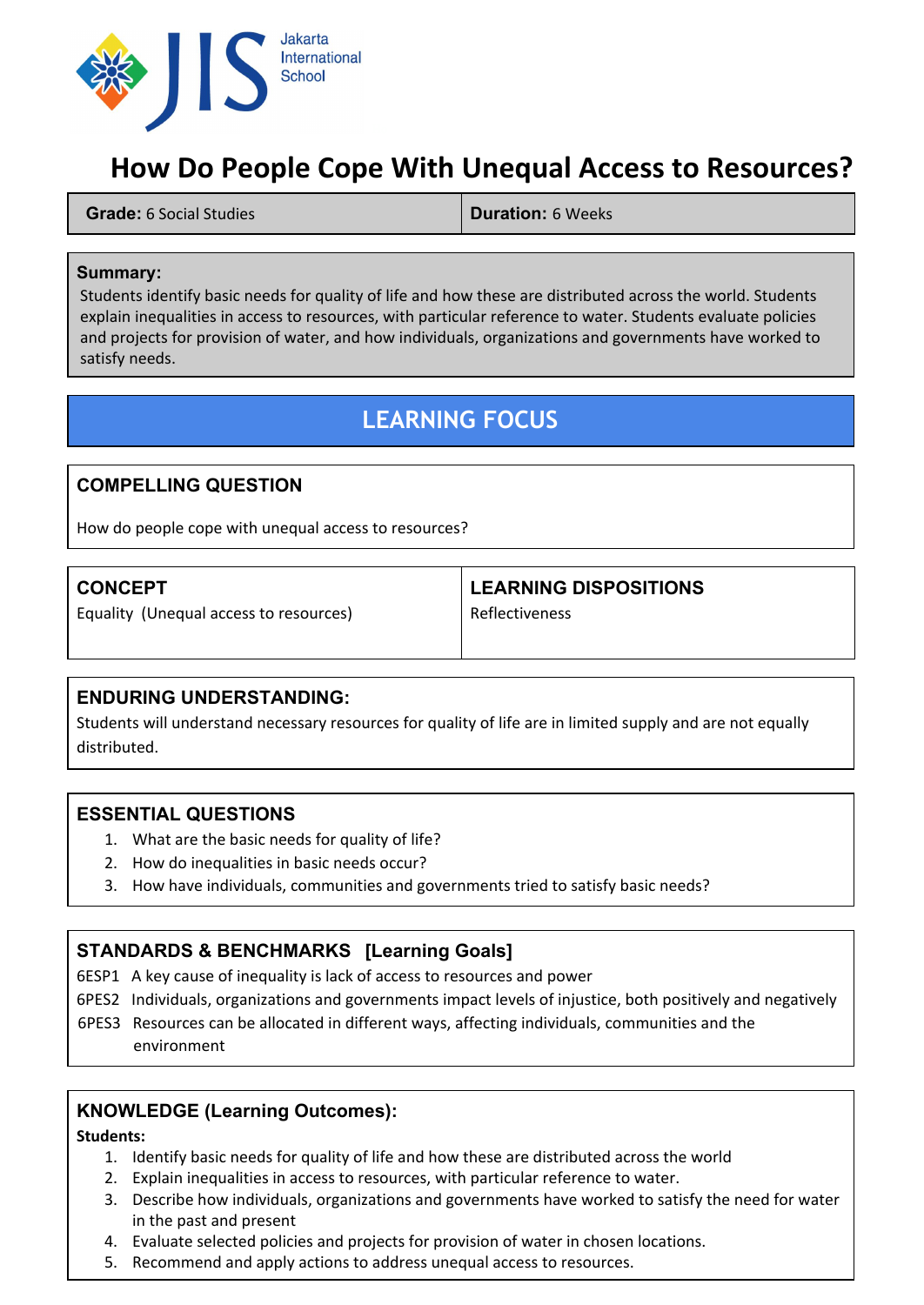## **SKILLS:**

Research skills: Analyse, Create, Reflect Writing skills: Formal Voice Reading skill: Non-fiction reading strategies

# **LEARNING EVIDENCE**

Real life proposal for action following research on in-equities of resource accessibility which is sent and/or presented to real audiences (can be integrated with the personal essay).

Possible Products Cover letter coupled with: Written paper Slide show presentation Prezi iMovie Skype/ telephone recording (with permission) Glogster Podcast/audio recording Website RSA Animation

Proposal for action which includes:

- 1. the resource they've studied
- 2. an analysis of needs and inequities (at this point, identify and contact NGOs)
- 3. statement of action and steps intended to address the action
- 4. anticipated outcome of action
- 5. Final part of required assessment, (but not on the proposal itself) after action completed, students **required to reflect**on the action and/or the process. Did it work? How did it work? What would you do differently next time? What were the challenges? If you couldn't get in touch with an NGO, what did you do instead?

Performance Presentation? Students determine audience for (real) proposal Example Audience: to Michael/ Christophe for Earth Day to an NGO like Watsan to Christina to post an advocacy video on JISNet to Rod for a YouTube to Michael for posters parents to stand in for NGOs, Diplomats, etc 1. What are the basic needs for quality of life? 2. How do inequalities in basic needs occur?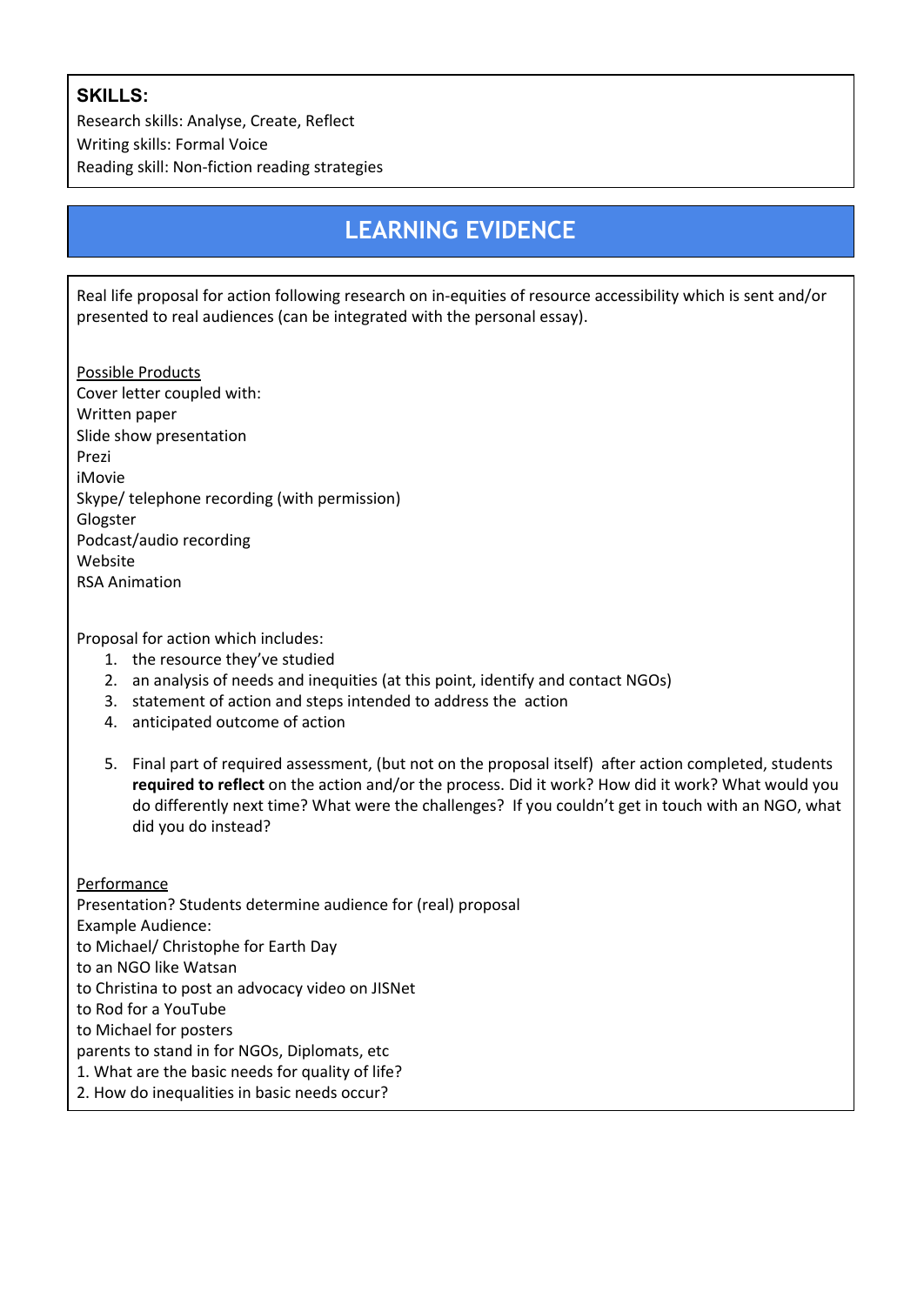## **LEARNING PLAN**

1. Tuning In: Pre trip experiences through YouTubes, KWL (end of October) Trip to Watsan (Nov 1-2) Reflective activities after trip

Definition of basic needs and quality of life which leads to other examples of inequities. Can use Maslow's Hierarchy of Needs to spark conversation.

BrainPOP video of wants and needs listed below.

This can be done through: discussion, creating a visual (pyramid) of least to most for quality, dissect survival elements (Nov 5-6)

- 2. Finding Out: dice for crafting questions (Nov 8 9) This is intended to identify a resource to study and guiding questions for their investigation. Research skills lessons (Nov 12 -13)
- 3. Sorting Out: (Nov 14 23) Prezi
- 4. Going Further: (Nov 22 23) Integrated mini lessons as topics arise (eg. how to make a phone call)
- 5. Reflecting: (Nov 26 29)
- 6. Acting; (December)

Possible Integration with English: Personal Essay Read Aloud: *A long Walk to Water*

#### Essential Questions modified for *A Long Walk Water*

- What are some basics needs for life that Nya & Salva lacked?
- Why didn't Nya and Salva have access to some of the basic needs for life? Explain.
- How did people or organizations try to help Nya and Salva meet their basic needs?

resources:

- live binder?
- inquiry dice
- YouTubes
- pre/post trip documents
- bulletin board

Useful sites:

World Toilet day

<https://mail.google.com/mail/u/0/?pli=1#apps/ccraig%40jisedu.or.id+toilet/142703ef28bf3c30?projector=1> <http://www.waterfootprint.org/?page=files/InfoGraphics>

<http://earthecho.org/>

<http://www.h2oforlifeschools.org/>

Water scarcity <http://www.youtube.com/watch?v=XGgYTcPzexE>

Jakarta water <http://www.youtube.com/watch?v=dBFpHT7YCds>

Water and Shelter: [Mercy](http://www.youtube.com/watch?v=dgP_SlIVc_c) corps video

Flooding in Jakarta <http://www.youtube.com/watch?v=SxEvaK9Kfvk>

[http://www.filmsforaction.org/watch/enoughness\\_restoring\\_balance\\_to\\_the\\_economy/](http://www.filmsforaction.org/watch/enoughness_restoring_balance_to_the_economy/)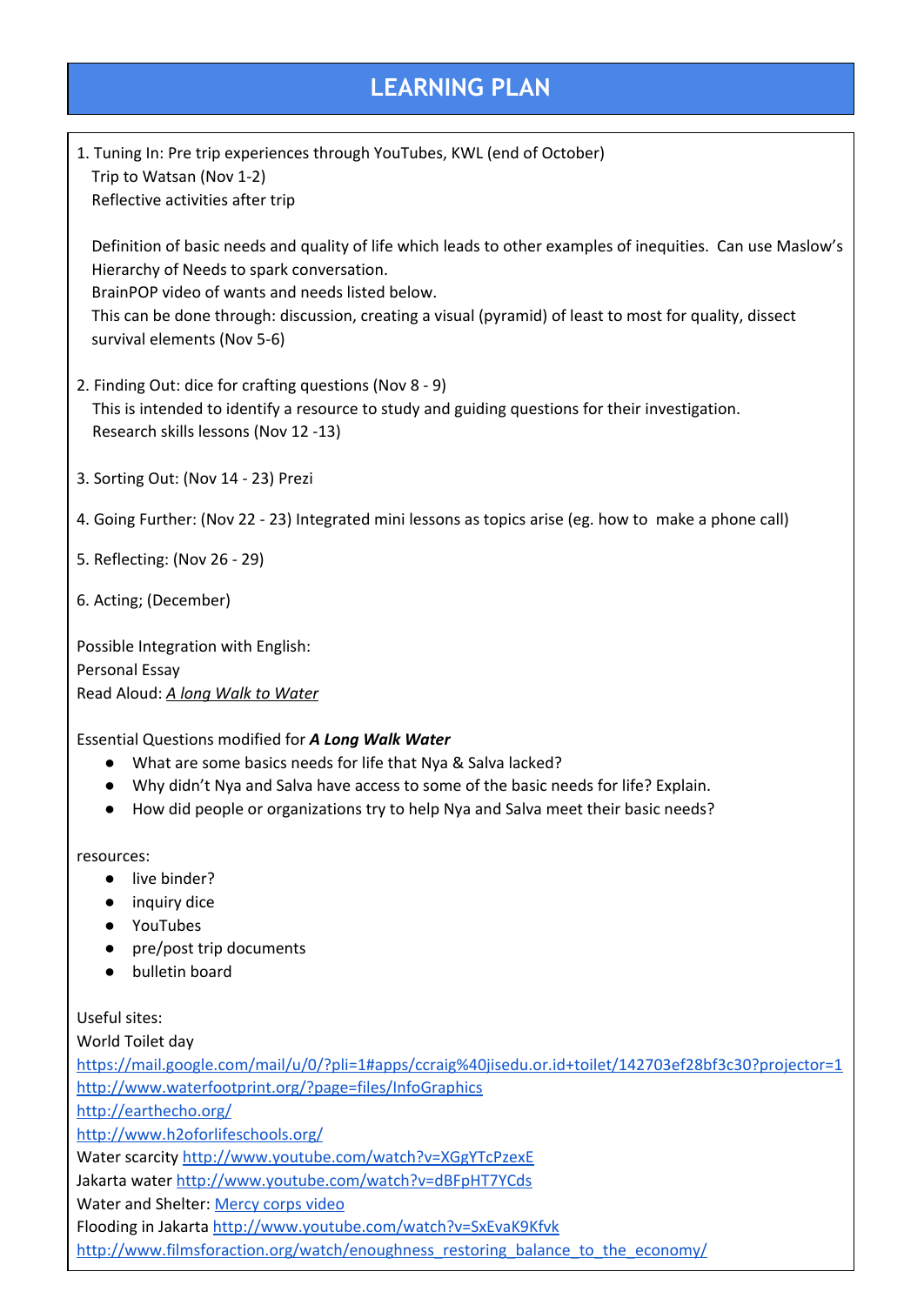| Indoneisan water, focus on Jakarta http://www.youtube.com/watch?v=EyyGpS6mA7s                           |
|---------------------------------------------------------------------------------------------------------|
| Page no longrer exisits                                                                                 |
| http://matadornetwork.com/change/the-ironic-nature-of-the-world's-food-crisis-infographhic/             |
| http://www.populationeducation.org/index.php?option=com_content&view=article&id=331&Itemid=10           |
| Brain pop video about wants and needs                                                                   |
| http://www.brainpopjr.com/socialstudies/economics/needsandwants/                                        |
| Maslow's hirearchy of needs                                                                             |
| http://therecoveringpolitician.com/contributors/jyb3/john-ys-musings-from-the-middle-maslows-hierarchy- |
| of-needs-and-wants                                                                                      |
|                                                                                                         |
| <b>Girls Education</b>                                                                                  |
| http://www.ungei.org (this one looks like it has a lot)                                                 |
| http://www.roomtoread.org/page.aspx?pid=284                                                             |
|                                                                                                         |
| http://www.unicef.org/education/bege 70640.html                                                         |
|                                                                                                         |
| http://www.cfr.org/education/works-girls-education/p6947                                                |
|                                                                                                         |
| A recent film: http://girlrising.com                                                                    |
|                                                                                                         |
| Healthcare - http://www.humanium.org/en/fundamental-rights/health/                                      |
|                                                                                                         |
| Education - http://www.globalpartnership.org/education                                                  |
|                                                                                                         |
| http://edlab.tc.columbia.edu/index.php?q=node/9886                                                      |
|                                                                                                         |
| http://list25.com/25-compelling-reasons-why-education-is-important/                                     |
|                                                                                                         |
|                                                                                                         |
|                                                                                                         |

Kids in Action:

[http://www.prnewswire.com/news-releases/unilever-project-sunlight-gives-new-leaders-a-voice-28214085](http://www.prnewswire.com/news-releases/unilever-project-sunlight-gives-new-leaders-a-voice-282140851.html) [1.html](http://www.prnewswire.com/news-releases/unilever-project-sunlight-gives-new-leaders-a-voice-282140851.html)

# **REFLECTION**

Jan 15

Marisa: Went smoothly. Research went well. Skills used in Q2 were reinforced from what was taught in Q1. Writing a personal essay based on a belief was ok. Integration with IT was better than year before. Marisa feels she needs a bit more support on day to day IT. If they write from a belief and personal experiece it will comeout in the personal essay. Carry: We could use more examples for the students to look at. The students did a pretty good job. Leslie: the template the students used was helpful for the students. Referring back to the rubric was helpful. The personal essay should be kept separate from the SS topics...build more passion / voice into the project. Ramu: Time for the project was good. Lots of conferring in this unit. They lacked the voice about